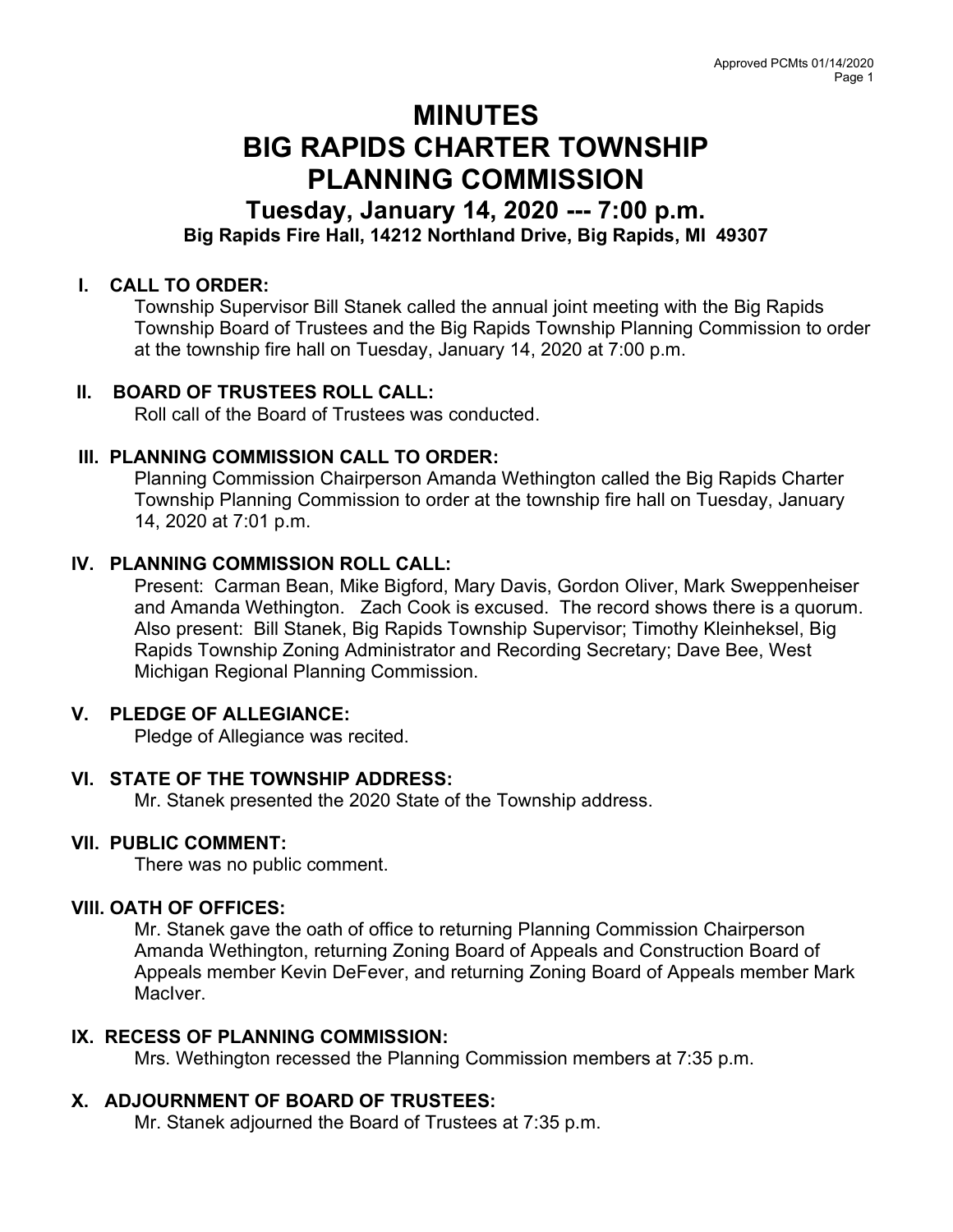#### XI. PLANNING COMMISSION CALLED BACK TO ORDER:

Planning Commission Chairperson Amanda Wethington called the Big Rapids Charter Township Planning Commission back to order at the township fire hall on Tuesday, January 14, 2020 at 7:49 p.m.

#### XII. CONFLICTS OF INTEREST:

Mrs. Wethington asked if any of the Commission members had known conflicts of interest with any of the items on the agenda for this meeting. No one indicated that a conflict of interest existed.

#### XIII. MINUTES:

Mrs. Wethington asked the Commission members to review the minutes of the October 8, 2019 since there was no meeting in November or December. Mr. Bean made a motion to approve the October 8, 2019 minutes as submitted. Mr. Sweppenheiser supported the motion. There was no further discussion. The motion passed unanimously with six ayes.

#### XIV. ELECTION OF OFFICES:

Mrs. Wethington asked the Commission members to elect the 2020 Planning Commission offices. Mr. Sweppenheiser made a motion to elect Mrs. Wethington as Chairperson stating that she has done an excellent job in this position in the past. Mr. Bean supported the motion. There was no further discussion. The motion passed unanimously with six ayes. Mrs. Davis made a motion to elect Mr. Sweppenheiser as Vice Chairperson. Mr. Bigford supported the motion. There was no further discussion. The motion passed unanimously with six ayes. Mr. Sweppenheiser made a motion to elect Mr. Cook as Secretary. Mr. Oliver supported the motion. There was no further discussion. The motion passed unanimously with six ayes.

## XV. ACTION ON 2019 PLANNING COMMISION REPORT:

Mrs. Wethington asked the Commission members to review the 2019 Planning Commission Report. Mr. Sweppenheiser made a motion to approve the 2019 Planning Commission Report as submitted. Mr. Oliver supported the motion. The motion passed unanimously with six ayes.

#### XVI. SET MEETING DATES FOR 2020:

Mrs. Wethington asked the Commission to review the meeting date schedule for 2020. Mr. Sweppenheiser made a motion to accept the Planning Commission meeting schedule for 2020. Mrs. Davis supported the motion. There was no further discussion. The motion passed unanimously with six ayes.

## XVII. UPDATE ON PROGRESS ON MASTER PLAN:

 Mr. Dave Bee from the West Michigan Regional Planning Commission is attending tonight to update the Planning Commission on progress on the Big Rapids Charter Township 2020 Master Plan. Mr. Bee began by handing out a synopsis of the Public Participation efforts. Highlights included: An Introduction considering how to update the Master Plan; Key Person Interviews conducted on November 6, 2019 and November 7, 2019, where the Township's strengths, weaknesses and opportunities were identified; and Issue Identification Workshops held on December 4, 2019 where participants were asked to